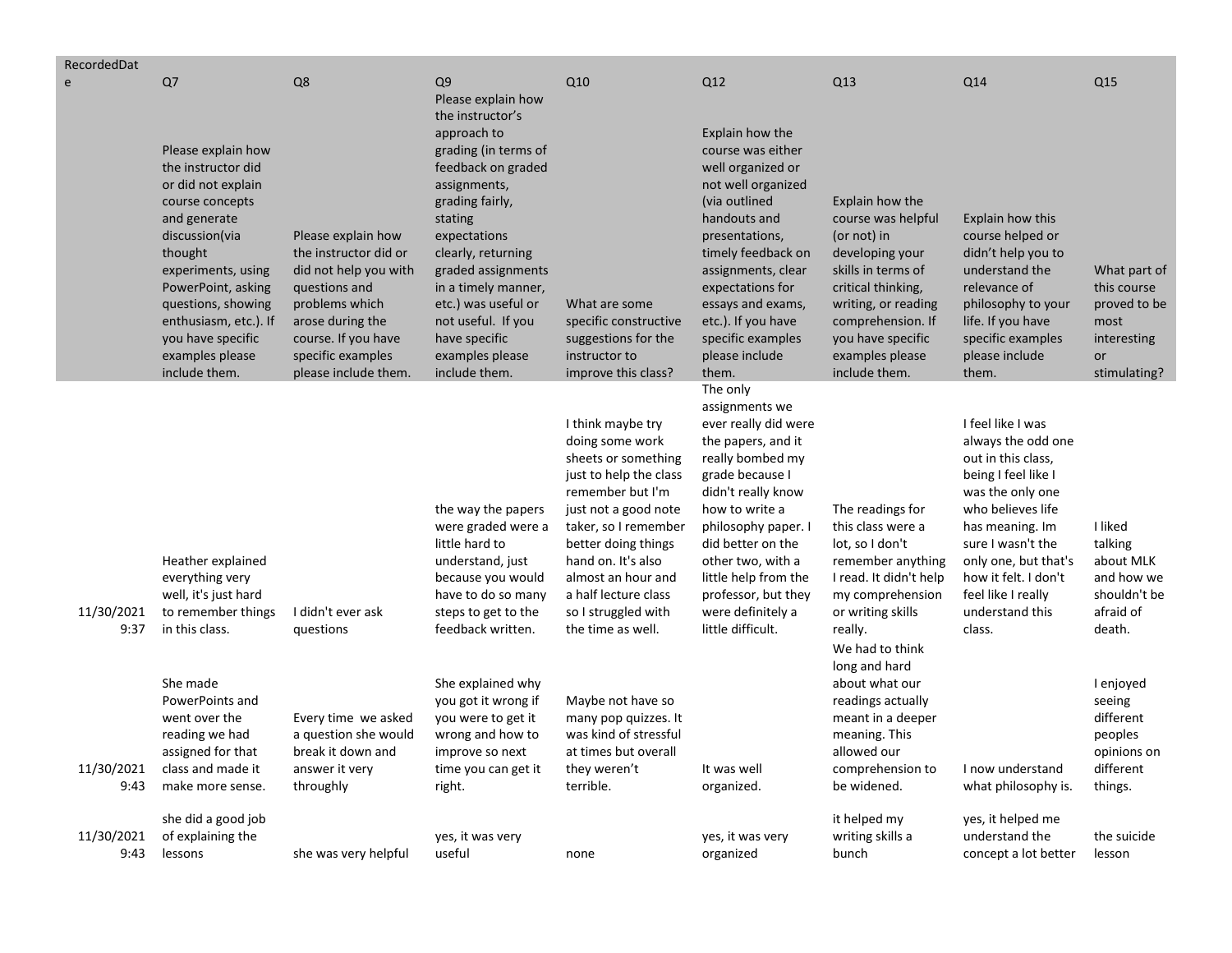| 11/30/2021<br>9:44 | She explained the<br>course concepts<br>very clear, she<br>made sure<br>everyone<br>understood and if<br>someone did not<br>she would find a<br>way. Also she<br>would give us feed<br>back on our papers<br>which helped a lot<br>to improve on our<br>next paper. | Anytime I had a<br>question she would<br>answer her email<br>very quick which was<br>helpful.                    | She gave back<br>grades in a timely<br>manner and always<br>gave feedback.                                                                                 | Nothing, I think she<br>did very good on our<br>grades and I also<br>liked how she drops<br>the lowest 2 quiz<br>grades.                | she made<br>powerpoint and<br>would post them<br>online to look back<br>at which also<br>helped a lot.               | It made me think<br>about a lot that I<br>never have before,<br>it defiantly involved<br>critical thinking.                                          | It helped me think<br>different aspects of<br>life                                                                     | The whole<br>course<br>Reading                                               |
|--------------------|---------------------------------------------------------------------------------------------------------------------------------------------------------------------------------------------------------------------------------------------------------------------|------------------------------------------------------------------------------------------------------------------|------------------------------------------------------------------------------------------------------------------------------------------------------------|-----------------------------------------------------------------------------------------------------------------------------------------|----------------------------------------------------------------------------------------------------------------------|------------------------------------------------------------------------------------------------------------------------------------------------------|------------------------------------------------------------------------------------------------------------------------|------------------------------------------------------------------------------|
| 11/30/2021<br>9:45 | I think she did a<br>great job.                                                                                                                                                                                                                                     | She was very helpful<br>when I was confused<br>about a topic.                                                    | Her feedback<br>helped me improve<br>on my response<br>papers.                                                                                             | I don't have any                                                                                                                        | It went right on<br>schedule                                                                                         | This course was<br>very helpful                                                                                                                      | I personally don't<br>think the thought<br>of philosophy but<br>being in this class<br>was still interesting           | about the<br>the different<br>philosophers<br>and their<br>thoughts          |
| 11/30/2021<br>9:47 | PowerPoint was<br>used and it was<br>very helpful and<br>detailed. Made<br>things easy to<br>learn. Loved the<br>teaching style.                                                                                                                                    | If we just asked or<br>emailed our<br>questions would be<br>answered.                                            | It was in a timely<br>manner, grading<br>was slightly more<br>for lack of better<br>words, "harsh". As<br>in it was just<br>stricter than I was<br>used to | nothing really, even<br>if I had to miss class,<br>the makeup quizzes<br>were accessible.                                               | organized well.<br>followed syllabus.                                                                                | made me realize<br>how other people<br>see life differently<br>than me. Of course<br>I knew that before,<br>but it was a little<br>more eye opening. | it helped me with<br>learn how to be<br>respectful when<br>talking about other<br>opinions or tough<br>subjects        | unit over<br>optimism v<br>pessimism                                         |
| 11/30/2021<br>9:47 | We would go<br>through what we<br>had just read the<br>next day in class<br>and discuss the<br>material.                                                                                                                                                            | I did not reach out<br>much for specific<br>questions on<br>homework I sure she<br>would have if I had<br>asked. | It was pretty<br>straight forward<br>and made sure that<br>the reading was<br>done without<br>making questions<br>too difficult.                           | It was one of my<br>favorite classes and I<br>would not change<br>much other than<br>being in person<br>which is out of our<br>control. | All readings and<br>quizzes where on a<br>schedule with little<br>surprises so I was<br>able to plan<br>accordingly. | This course helped<br>me not only look at<br>big life questions<br>from another point<br>of view but to<br>respect differing<br>opinions as well.    | It made me think<br>about important<br>questions in my<br>own life that I<br>believe most<br>people often<br>overlook. | I enjoyed<br>reading on<br>people's<br>opinion of<br>the meaning<br>of life. |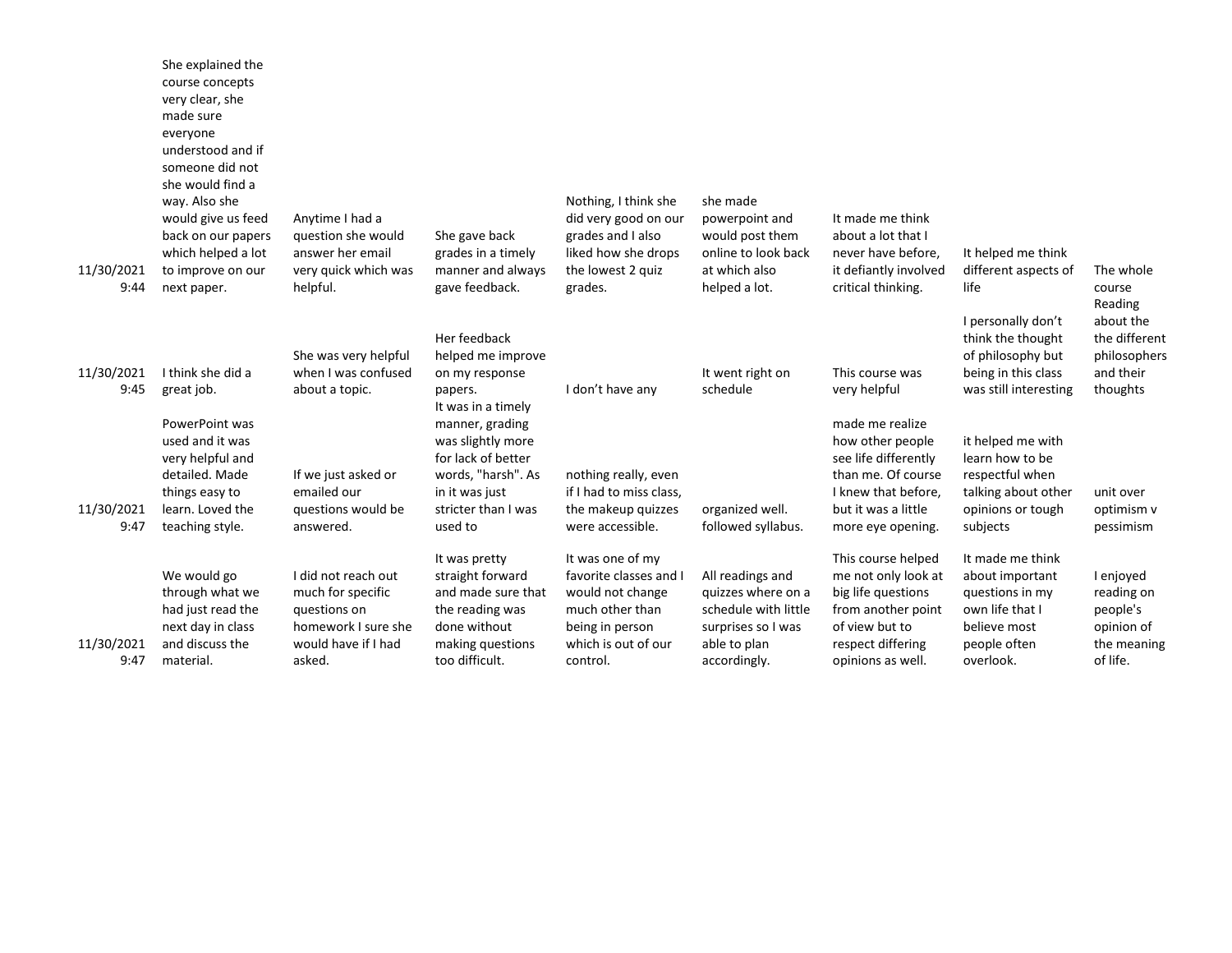The instructor very much explained the course concepts in a lot of detail and made sure we new exactly what to expect when it came to going over materials in class. She used very detailed power point that opened up opportunities for discussion and asked us critical thinking question so we actually had to think about the material that we were going over which really helped me learn a lot more. The instructor

explained the course at the beggining of the semester and she went into full detail of what we were going to do and what the expectations for this course were.

The instructor was always easy to reach via email or after class and always helped go over questions that I had about either class or assignments. Especially when I had Covid she did a really good job at making sure I new what all was going on in class.

The instructor did help me with many questions. A specific one that I remember is that I did not do so good on the first response paper so I asked her what I needed to do on the next one and she told me what I could do and I did much better on the second one.

very good at grading and provided a lot of feed back when it came to our essays The instructor told us what the grading system was like so we all knew what we really had to do good on and this helped out a lot

assignments.

The instructor was

with time management with knowing that I had to do good on specific

that might need a little adjustment is the amount we have to read out of our book that we had. As someone who isn't a fan of reading and can't read that fast the reading assignments were just really big and it took up so much time and caused me to have a really big workload.

One thing I will say

The readings were a big work load, they were kind of hard for some pople to understand so I would say waht would help out the most is cut some of the readings down and maybe find out a way that everyone can understand them before quizes are handed out.

She always kept us up to date on materials and when things would be due.

The course was well organized because there were no changes in what is due when so you could just go to the syllabus and see when anything is

due

writing, and reading especially with open discussions and our reading assignments

It was helpful in critical thinking because some of the readings didn't make sense so we would have to think critically about the quizes and even the response papers.

It helped me because all the readings we had gave me an understanding of what everyone thought of human life as a whole.

This course actually helped me really understand what

> I would have to say the response papers or just the little activities that we would do in class with the songs.

This course really pushed my critical thinking skills, philosophy actually is and how it correlates with our life. Even when studying psychology I noticed that philosophy also plays a role in that

# Group discussions were always really intresting and fun

9:48

11/30/2021

11/30/2021

9:48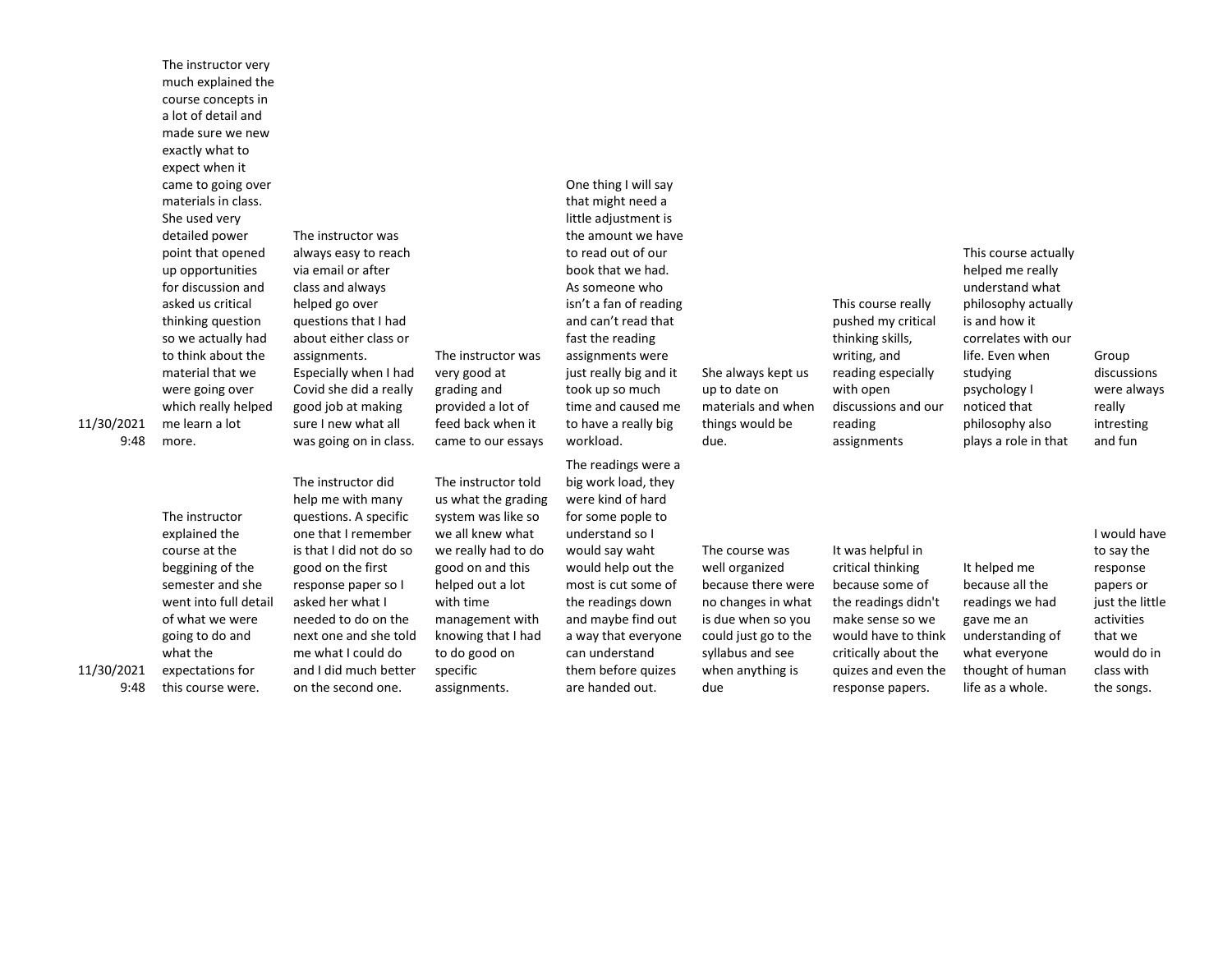| 11/30/2021<br>9:50 | I feel like my<br>instructor explained<br>course concepts<br>and generated<br>discussion very well<br>throughout the<br>semester. I feel like<br>she always got the<br>class involved in<br>discussions and<br>always gave a clear<br>explanation about<br>what was being<br>discussed.                                                   | My instructor always<br>helped me when I<br>needed it and always<br>answered any<br>questions that I had<br>come up.                                                                                                      | I feel like my<br>instructor graded<br>all of our<br>assignments and<br>test very fairly and<br>accurately. I feel<br>like my instructor<br>was very<br>understanding and<br>very honest with all<br>of her students.                | I think the only thing<br>I can think of to<br>improve this class<br>would be more<br>group discussions<br>and ways to better<br>understand the<br>topic being talked<br>about in class and<br>making sure that<br>everyone has a clear<br>understanding<br>before leaving class.<br>I have no idea what                                              | I thought my<br>instructor did an<br>awesome job at<br>organizing the<br>whole course and<br>making sure that<br>her students were<br>clear on everything<br>as well. Her<br>syllabus and class<br>schedule played<br>out almost exactly<br>to how the course<br>unfolded. | I feel like this<br>course has really<br>helped me improve<br>in my critical<br>thinking, writing,<br>and reading<br>comprehension. I<br>has opened my<br>eyes to how<br>important all three<br>of those things are<br>when it comes to<br>being successful.                                                     | I think this course<br>made me think<br>about and realize<br>there are so many<br>other ideas about<br>life but I think it<br>helped me solidify<br>and make certain<br>the things and the<br>way I go about my<br>life.                                 | I think the<br>different<br>philosophies<br>of life really<br>intrigued me<br>and kept me<br>interested<br>throughout<br>the<br>semester. |
|--------------------|-------------------------------------------------------------------------------------------------------------------------------------------------------------------------------------------------------------------------------------------------------------------------------------------------------------------------------------------|---------------------------------------------------------------------------------------------------------------------------------------------------------------------------------------------------------------------------|--------------------------------------------------------------------------------------------------------------------------------------------------------------------------------------------------------------------------------------|-------------------------------------------------------------------------------------------------------------------------------------------------------------------------------------------------------------------------------------------------------------------------------------------------------------------------------------------------------|----------------------------------------------------------------------------------------------------------------------------------------------------------------------------------------------------------------------------------------------------------------------------|------------------------------------------------------------------------------------------------------------------------------------------------------------------------------------------------------------------------------------------------------------------------------------------------------------------|----------------------------------------------------------------------------------------------------------------------------------------------------------------------------------------------------------------------------------------------------------|-------------------------------------------------------------------------------------------------------------------------------------------|
| 11/30/2021<br>9:55 | Prof. Stewart did a<br>great job with<br>PowerPoint and<br>uploaded them to<br>canvas so we could<br>look them over<br>again. She had us<br>read on our own<br>time and then<br>discussed during<br>class what we had<br>read.                                                                                                            | anytime I emailed my<br>instructor she always<br>replied within a day<br>or sooner. when I had<br>an ACT the same day<br>of the midterm she<br>also worked with me<br>to figure out a time<br>for me to take the<br>exam. | she gave a lot of<br>good feedback on<br>the response<br>papers, I wish she<br>had made the<br>quizzes weighted<br>on canvas so I could<br>have a better idea<br>as to what my<br>grade looks like.                                  | to put here, I've<br>been thinking about<br>it, but there isn't<br>really any other way<br>to teach philosophy.<br>maybe when<br>introducing a topic<br>have the students<br>write down what<br>they think at the<br>beginning and then<br>at the end of the<br>topic.                                                                                | it followed the<br>syllabus and every<br>day in class we had<br>a brief overview of<br>the last class,<br>discussed what was<br>that day's topic,<br>and then a little<br>peek at the end of<br>what the next class<br>would look like.                                    | the response paper<br>help me with<br>writing from a<br>philosophical<br>viewpoint, I learned<br>how to read and<br>comprehend<br>philosophy, i don't<br>know about critical<br>thinking though                                                                                                                  | there are quite a<br>few good<br>arguments on the<br>meaning of life and<br>everything else<br>about life, death,<br>but in the end, it is<br>what that person<br>finds value in. I<br>don't think this<br>course has had a<br>big impact on my<br>life. | I preferred<br>the<br>optimistic<br>and<br>pessimistic<br>unit, it was<br>easier to<br>relate to<br>than the<br>other topics.             |
| 11/30/2021<br>9:55 | The instructor used<br><b>PowerPoint slides</b><br>to help us<br>understand the<br>material we read<br>and generated<br>discussion for us to<br>develop our own<br>opinion on the<br>readings we read.<br>They used media<br>such as music,<br>videos, and articles<br>for us to relate the<br>concepts we<br>studied with life<br>today. | They responded<br>quickly to emails I<br>sent when I had<br>questions about the<br>class and would<br>answer questions<br>anyone had in class<br>thoroughly so<br>everyone could<br>understand.                           | They stated in the<br>syllabus how they<br>would grade our<br>work and quizzes.<br>She offered help<br>when writing our<br>essays and gave us<br>supplemental<br>resources so we<br>could receive a<br>good grade on<br>assignments. | I don't have any<br>constructive<br>criticism for this<br>instructor, but I<br>think that this<br>instructor would be<br>best suited for an<br>honors class. Some<br>students in the<br>clearly didn't care<br>and I think students<br>in the honors college<br>would have<br>generated more<br>discussion for the<br>instructor to bounce<br>off of. | She offered timely<br>feedback on<br>assignments and<br>emails, offered help<br>when asked, and<br>made clear<br>instructions for the<br>class.                                                                                                                            | The discussions<br>they started helped<br>develop my critical<br>thinking skills and<br>ask string<br>questions. The<br>PowerPoint slides<br>helped my<br>understanding of<br>the readings. The<br>feedback they gave<br>on the essays we<br>wrote helped me to<br>better my writing<br>throughout the<br>class. | They gave us plenty<br>of questions and<br>concepts to<br>consider and<br>helped us question<br>in our life. They<br>also helped us talk<br>through tough<br>subjects.                                                                                   | <b>The</b><br>PowerPoints<br>were my<br>favorite part<br>of the<br>course.                                                                |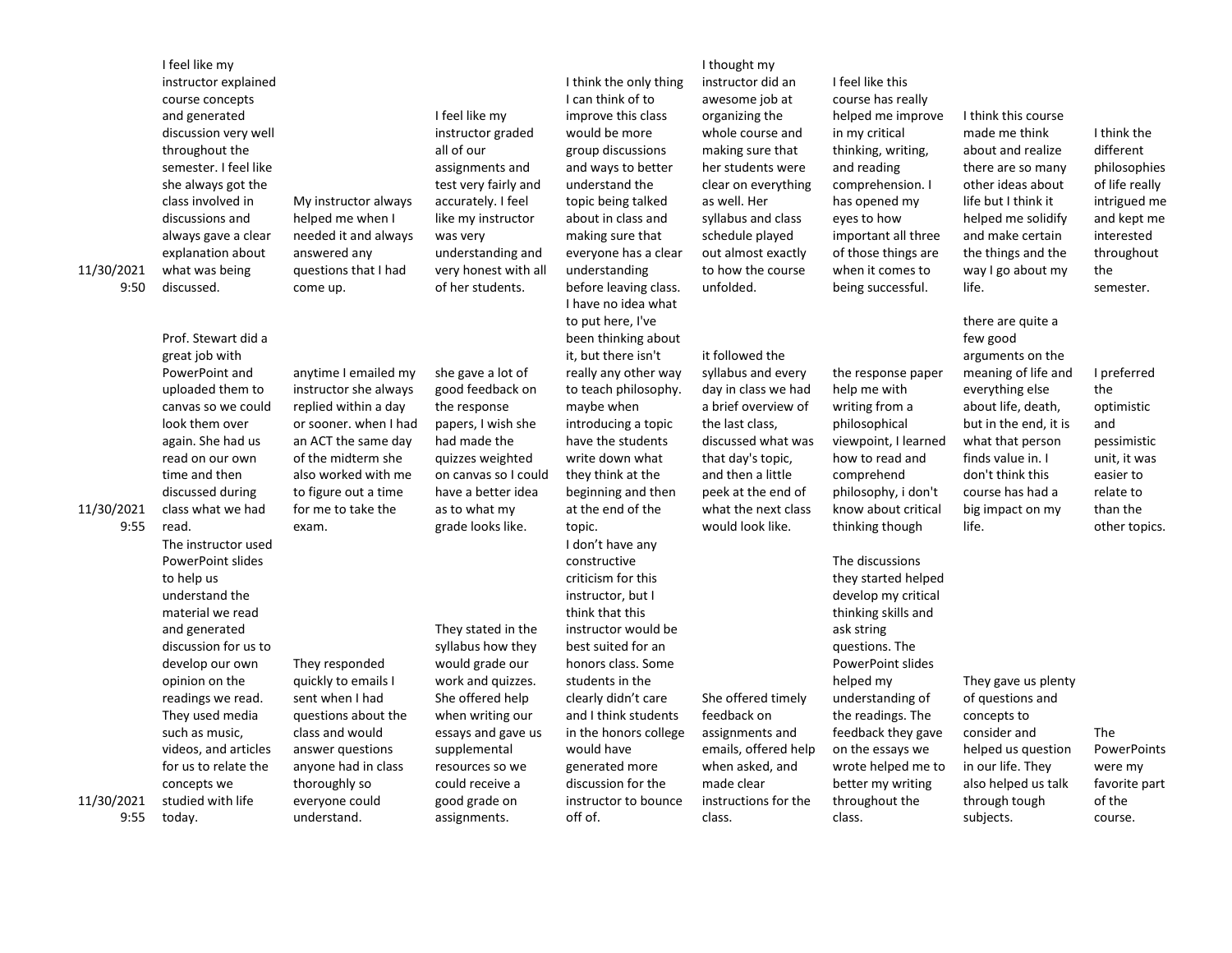###########

##

My professor used clear and precise power points as well as reading from the book while having open discussion through the semester. When we switched to virtual, it was still clear presentations and easy to follow through.

The instructor followed the syllabus and would

announcements on canvas with reminders like when a paper was due or to remind us that we are meeting on zoom that morning. The discussion was

the class was in person, but it still happened over zoom, it just took

respond to the question/prompt.

post

easier to start when longer for people to Back in October, I had a family issue and had to go back home, and after an email conversation with the instructor, I was all caught up and prepared for the rest of the week when I got back from home. My professor was easy to reach as in emailing. My professor emailed back as soon a possible and was incredibly nice. When I have covid, my professor was understanding and helping while I was sick as well as recovering. When I was struggling to turn in an assignment, I reached out asking if she could take a took at my essay even though it was late and she provided plenty of helpful feedback and did not show any negativity towards me for turning in anything late.

### The expectations were very clear for the response papers. There was one document that went into detail on how to write a response paper and what was going to be looked for. The instructor's feedback on these papers was very helpful and helped improve my grade on the following

paper.

When I turned in my essays she

graded according to the rubric and provided helpful feedback that helped me improve my writing for this class as well as my other classes. My professor helped me realize I need to be more specific in my writing.

I would try to allow more time for taking notes for the students. There is tons of information in each PowerPoint and lecture and slowing down for notes would allow students to grasp the concept even more if they weren't already.

For someone who struggles with reading

comprehension, find a book that also has an audio version. For some of the chapters, I was able to find an audio version, but for the majority, I could not find an audio version of it and it made reading and understanding the chapter very difficult.

syllabus, and every assignment was in the syllabus. Feedback was always given within a week or so of the assignment being due. The instructions for the response papers were very clear and easy to follow and understand what was being required

for the assignment.

The course was well organized through power point presentations and readings of the

book.

The course followed the

> This course made me think about topics that I never normally think about like the meaning of life for example. The discussions really helped me think deeper about these topics and get a better understanding of them.

It made me really have to focus on each argument.

I never really saw a connection of philosophy to my life. It could be because I have never been much of a philosophical person, and I never really think about things in that manner. readings were interesting and it was easy to understand. I liked reading from different authors with different views and comparing them.

I really liked the section of the course when we talked about suicide, I thought the

me realize how some things seems so obvious yet I never game any of it any real thought. It helped me in discussions with people when I would talk about views and helped me develop beliefs of my own.

The philosophers arguments made

> The unit on the meaning of life as well as the unit on death was the most interesting parts of this course.

###########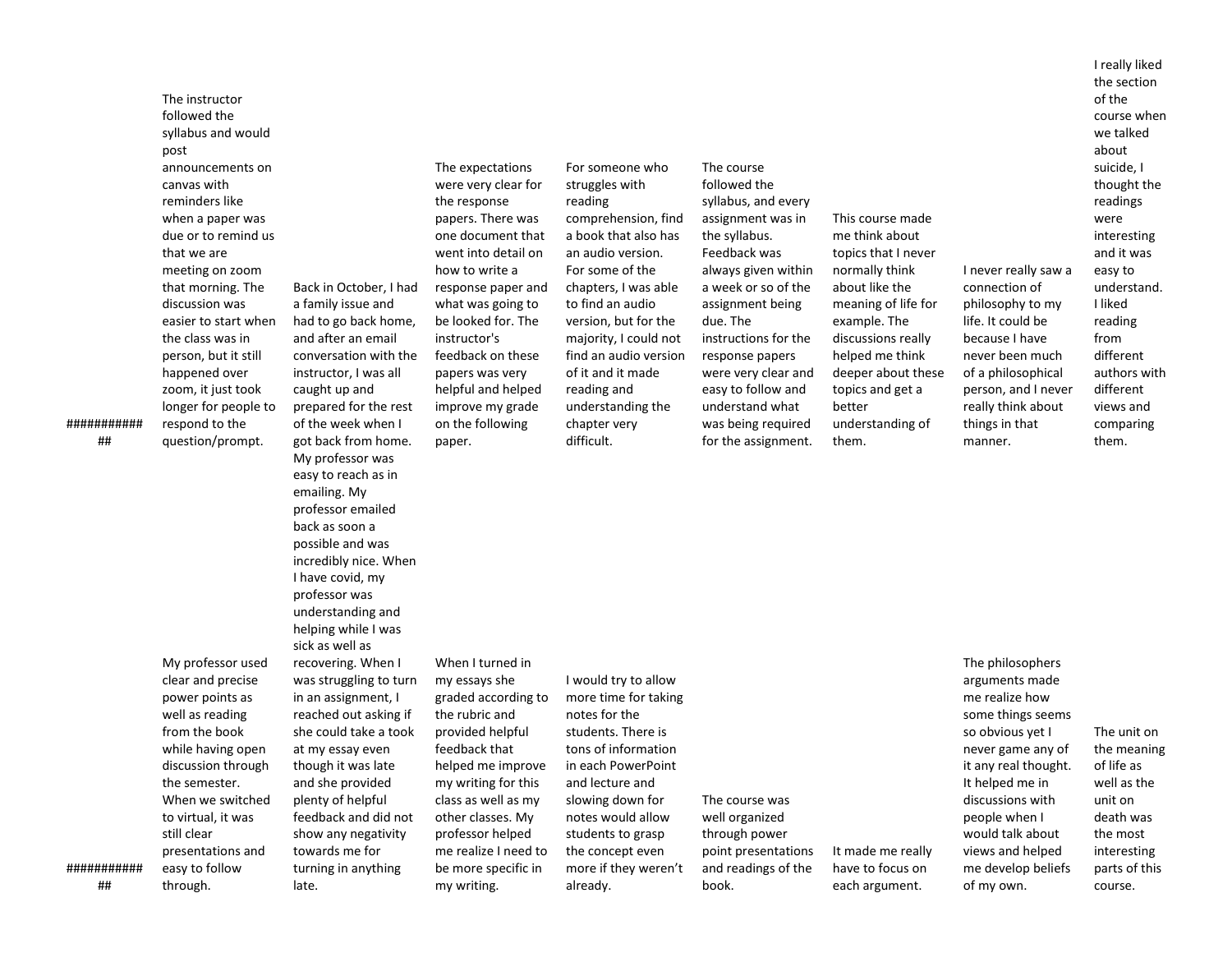###########

##

believe would be a lot more useful is if she organized the files a lot better via Canvas. NA the instructor did an excellent job on making power points that interacted with the readings and provided a short and detailed summary on some of the topics. to generate discussion, we would do group work on mini sections within the reading and then discuss as a whole class, along with side comments from the instructor, which i found very helpful in my understanding of the material.

She made use of PowerPoint very well and utilized PowerPoint to help

us better understand and break down the readings for us. Dr. Stewart also made sure to post every single PowerPoint that she went over in class. One thing I

> essays; which I can appreciate. I believe the way she grades anything in class is fair. NA for each

Dr. Stewart is great about leaving feedback on your

the instructor was very helpful in answering questions by being quick to respond to emails, and setting aside personal time after class to be available for questions. expectations and they were followed word by word in the instructors grading. the instructor also provided effective feedback that was helpful in improving each assignment.

# assignment, there was a clear set of

this class was a little fast paced to what wasn't too bad of an adjustment, it was helpful having the power points to go my thoughts in my notes.

this course was very well organized, everything was easy to find on canvas and grades were gotten back in a timely manner, and plenty of time was given between assignments.

that we read in I would say this course has better helped me understand that this has better helped me better understand and

before this class, i wasnt very good at reading a difficult chapter and be able to fully comprehend it, this class gave me tips on how to interpret certain ideas and apply them to things outside of the classroom for a better understanding of the material. the response papers were helpful in fully understanding the topic i was writing

# death is inevitable and completely out of our control and accept the death of my little brother. The most interesting part of this course in my opinion was the Suicide unit. this class helped my understanding of providing a variety

the subject by

of reading in different

them.

perspectives, some easy to agree with, some that gave me reasons to change my opinions, and some really challenging to wrap my mind around. having these different perspectives in mind it changed my view on how to look at life and to value others opinions even if i do not agree with

my favorite unit in this class was how people view death and the afterlife and if it should be feared or not.

i'm used to but it back to and finish

bookmarking the link, but some mornings I would be struggling to find the zoom link in one specific announcement thread. So I believe if she posted the zoom link, say, under the module tab; that would have made it a lot easier for me. Other than this, everything was very One of the readings

This may be my fault for not

well organized and laid out perfectly to my comprehension. class actually changed the way I think for the better. The premise of the reading was to not let anything out of your control affect your mental state and/or happiness. This single reading sparked my interest in philosophy and lead me to enjoy reading further.

about.

###########

##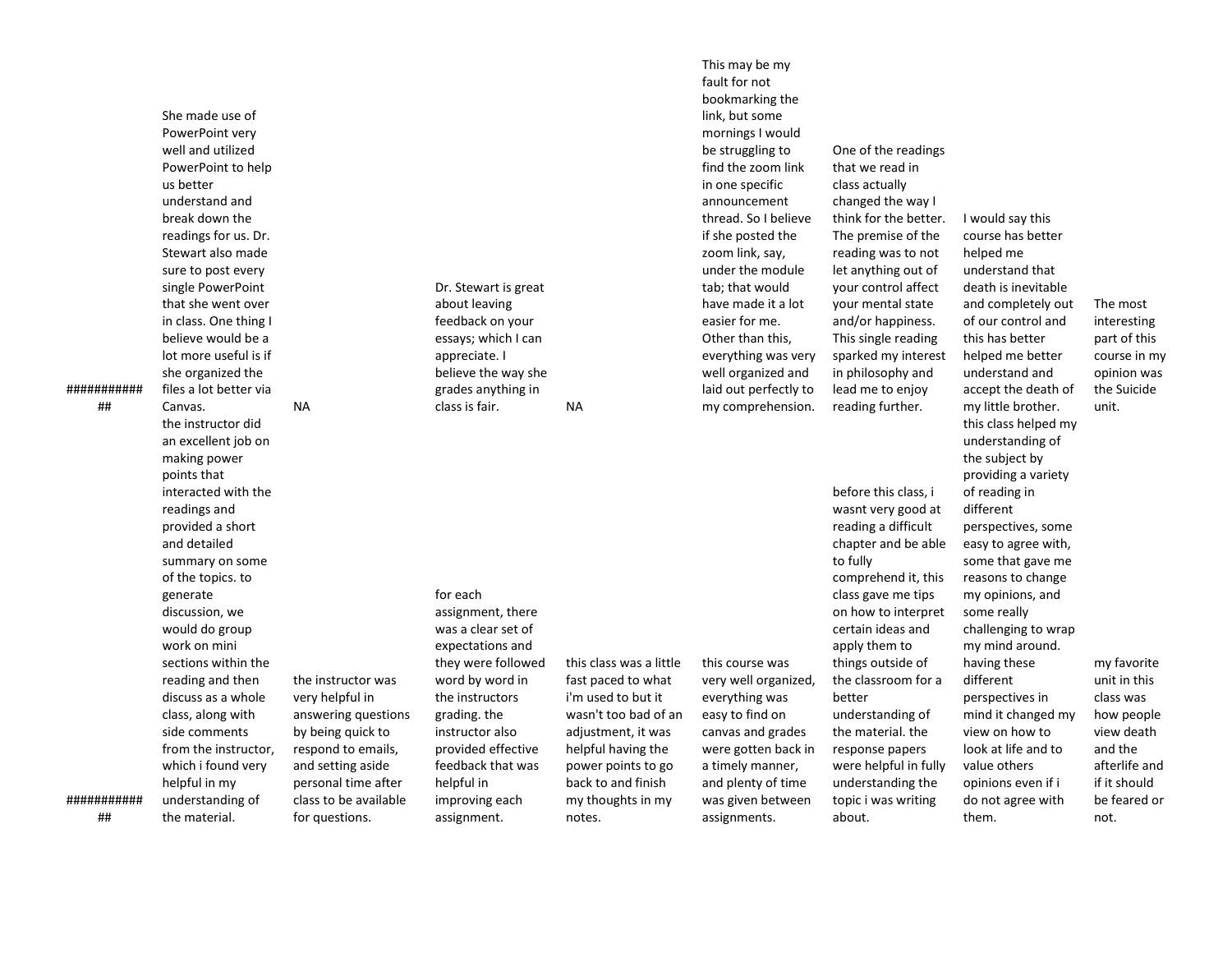| ###########<br>## | The instructor did a<br>great job at<br>explaining course<br>concepts and was<br>very well organized.<br>The instructor did a | The instructor did a<br>great job at<br>answering questions. | Instructor did a<br>good job at<br>explaining why you<br>got something<br>wrong. | Enter the quiz<br>grades in as we go<br>instead of at the end<br>of the semester. | The course was<br>well organized. The<br>instructor kept<br>everything<br>regarding<br>assignments,<br>syllabus, course<br>layout, etc., very<br>well organized. | The course was<br>helpful because it<br>helped me think<br>outside the box on<br>many questions. | It helped me make<br>the connection<br>from philosophy to<br>real life. | All the<br>topics we<br>covered and<br>hearing the<br>different<br>views. |
|-------------------|-------------------------------------------------------------------------------------------------------------------------------|--------------------------------------------------------------|----------------------------------------------------------------------------------|-----------------------------------------------------------------------------------|------------------------------------------------------------------------------------------------------------------------------------------------------------------|--------------------------------------------------------------------------------------------------|-------------------------------------------------------------------------|---------------------------------------------------------------------------|
|                   | good job on                                                                                                                   |                                                              | The grading was                                                                  |                                                                                   |                                                                                                                                                                  |                                                                                                  |                                                                         |                                                                           |
|                   | instructing the class<br>through                                                                                              |                                                              | good. Grades were<br>put on time or in a                                         |                                                                                   |                                                                                                                                                                  |                                                                                                  |                                                                         |                                                                           |
|                   | PowerPoint and                                                                                                                |                                                              | reasonable<br>manner. The                                                        |                                                                                   |                                                                                                                                                                  |                                                                                                  |                                                                         |                                                                           |
|                   | examples. I enjoyed<br>the mini videos of                                                                                     | During this semester,<br>I didn't ask many                   | response back on                                                                 |                                                                                   |                                                                                                                                                                  |                                                                                                  |                                                                         |                                                                           |
|                   | explaining the                                                                                                                | questions but when I                                         | the responses were                                                               | I recommend using<br>more videos and                                              |                                                                                                                                                                  |                                                                                                  |                                                                         |                                                                           |
|                   | concept or the<br>backstory of the                                                                                            | did, the instructor<br>was very helpful and                  | the best when<br>improving my work                                               | examples instead of                                                               |                                                                                                                                                                  |                                                                                                  |                                                                         |                                                                           |
| ###########<br>## | specific author or<br>course.                                                                                                 | provided straight<br>through answers.                        | or improving my<br>organization skills.                                          | quotes out of the<br>book.                                                        |                                                                                                                                                                  |                                                                                                  |                                                                         |                                                                           |
|                   |                                                                                                                               |                                                              |                                                                                  |                                                                                   |                                                                                                                                                                  |                                                                                                  |                                                                         |                                                                           |